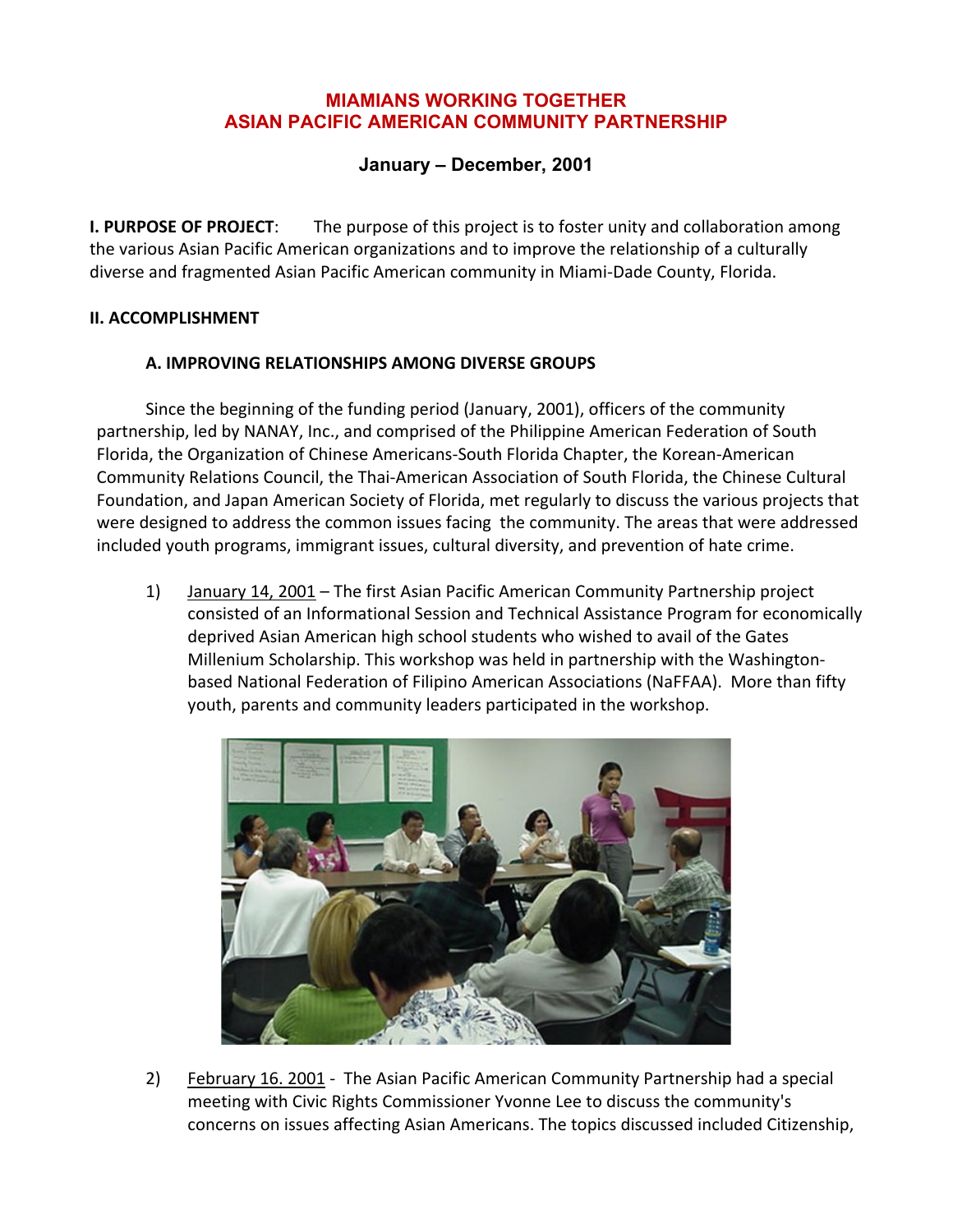Immigration, Education, Language, Americans with Disabilities Act (ADA), and Voting irregularities during the November 2000 election.

- 3) March 10, 2001 the Asian Pacific Community Leadership Training was held, in partnership with the Washington-based National Asian Pacific American Labor Consortion (NAPALC) and the Los Angeles-based Leadership Education for Asian Pacifics, Inc. (LEAP). This attended by more than 40 community leaders who discussed the various issues on cultural values and leadership, and who participated in strategic media and communications workshop, with the main focus on promoting the Asian Pacific Heritage Festival which was scheduled for May.
- 4) April 11, 2001- NANAY Inc. coordinated the Debate Team from the North Miami Seniors High School, made up mostly of Asian American Youth, who discussed the issues on Anti-Tobacco Drive.



- 5) April 14, 2001 A Hate Crime Workshop was sponsored by the Organization of Chinese Americans, one of the community partners, and hosted at NANAY's Asian Pacific American Community Center on April 14, 2001. More than 40 Asian American leaders were joined by the State Attorney's office, legal attorneys and law enforcement officers.
- 6) April 22-28, 2001 A 30-minute TV series was aired as a special feature at the "Asian American Focus", a public television program of WLRN Cable TAP, Miami-Dade County Public Schools, and discussed the existing relationships among diverse Asian Pacific Americans. The Asian-Caribbean Heritage Festival was also formally introduced to the public.
- 7) May 1, 2001 The Asian Pacific American Community Partnership held a Press Cocktail at North Miami's Museum of Contemporary Arts in preparation for the Asian Caribbean Festival and showcased artistic fruit carvings in addition to a number of cultural dances
- 8) May 6, 2001 The Asian Community Partnership extended its community networking into the Caribbean community, and held the Asian-Caribbean Heritage Festival at Griffing Park in North Miami, to promote Asian and Caribbean culture during the month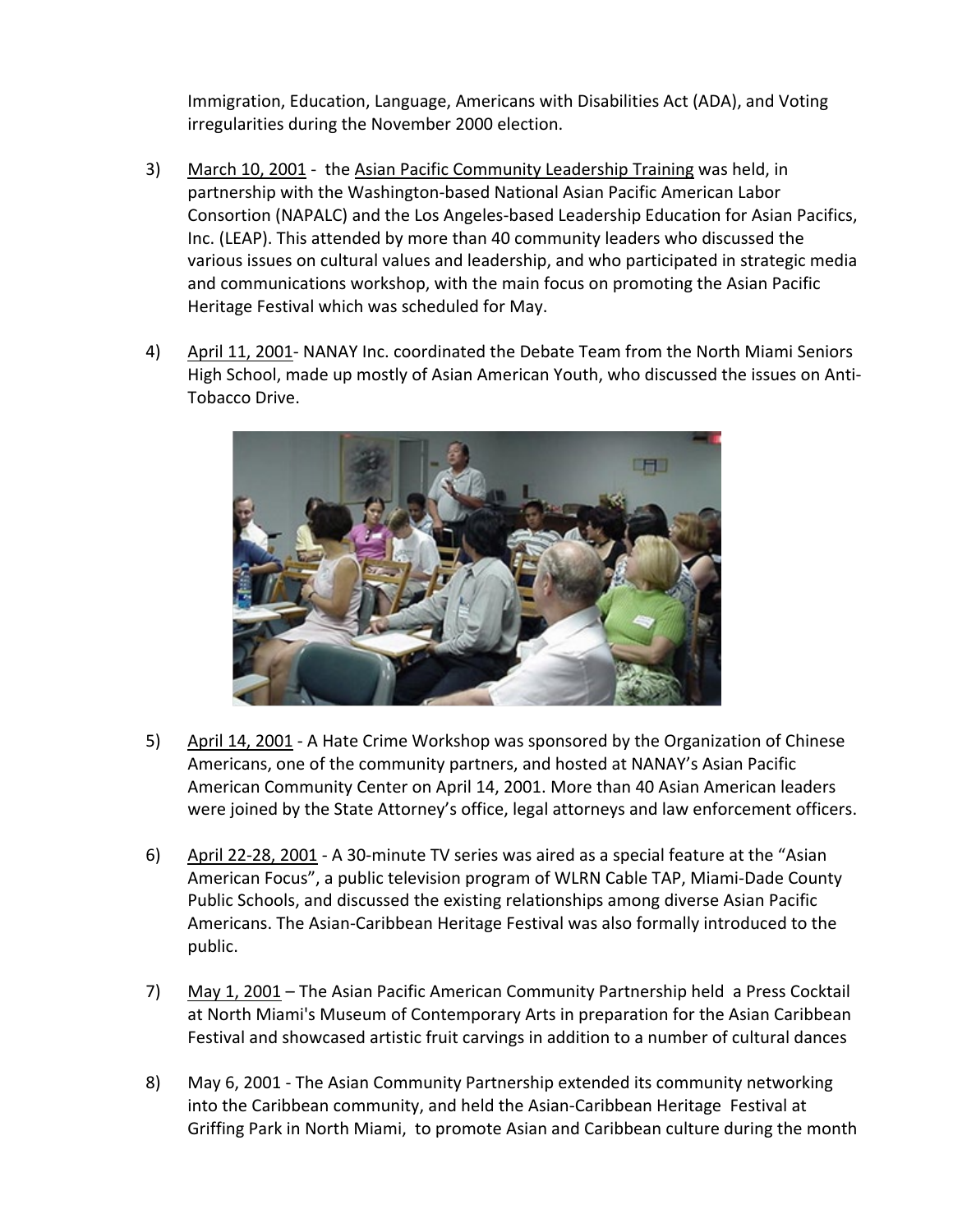of May, which has been officially designated by the U.S. Congress as Asian Pacific American Heritage Month. Multi-ethnic stage presentations were held from 12 noon to 7pm. Colorfully decorated food booths served ethnic delicacies while the Arts and Crafts booths showcased merchandise and crafts from different Asian and Caribbean countries, including hands-on demonstrations of Ikebana, Origami, Calligraphy, Hand Painting, and Fruit Carvings. A lively Lion Dance added spice to the festivities which concluded with a multi-ethnic fashion show where young models showcased colorful traditional costumes and people from different ethnic backgrounds joined hands on stage to sing "We are the World".



- 9) June 23, 2001 The Partnership's First Community Forum was held at the NANAY Center and was hosted by the Philippine American Federation of South Florida. Philippine history, culture and traditions were displayed through an arts exhibit for most of the day, and summarized by the President of the Philippine American Federation. More than 40 leaders from various Asian communities discussed youth, business, work place and community issues. A cultural and intergenerational program followed, and was attended by more than 100 guests from different ethnic communities.
- 10) July 28-29, 2001 Forty-one leaders from Asian Pacific American Community partnership had a two-day retreat at Villas By The Sea in Lauderdale by the Sea, Florida, to discuss the needs of the community. The issues discussed during the brainstorming workshop and break-out sessions included: (a) the unmet needs of the community, i.e., (lack of transportation and access to services, elder-youth relationship and intergenerational barrier, language barrier, home and living assistance; (b) obstacles, i.e., lack of manpower, lack of funding, lack of commitment; (c) recruitment and retention of volunteers; (d) setting short-term and long-term goals
- 11) August 11, 2001 The Second Community Forum was held at the NANAY Center, beginning with a whole-day exhibit of Thai history, arts and culture. The President of the Thai American Association of Florida headed the discussion on community issues affecting Thai-Americans. This was followed by a one-hour presentation of Thai cultural dances and songs. Seventy-four (74) leaders and members of Asian community attended the event.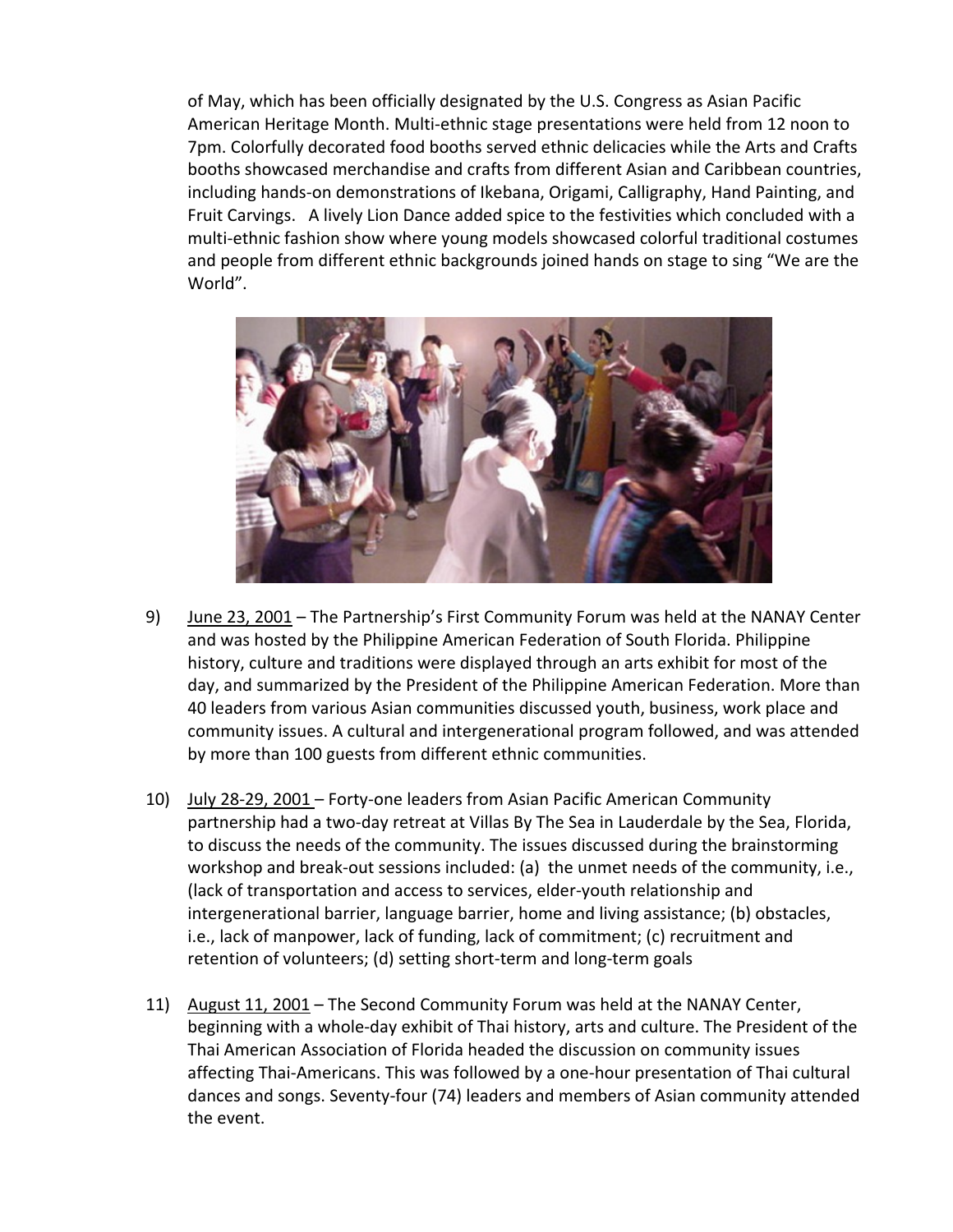

- 12) August 31, 2001 The First Intergenerational Forum and Workshop was held at the NANAY Center, attended by 51 community leaders, elders and youth. Youth participants from different cultures (Asian, Hispanic, African American, Haitian) presented a skit on racial profiling. This was followed by a workshop and panel discussion where elders and youth shared their views and sentiments about each other, bridged the intergenerational gap, planned their future activities, and taught each other how to dance.
- 13) September 1, 2001 The Third Miami-Dade Community Partnership Forum was held at the NANAY Center and was hosted by the Ismaili Muslim Community. It was a very enlightening and educational forum, where the audience learned about the Ismaili Muslim history, culture, tradition, social-civic activities and local as well as global projects. The discussion was led by Gulshan Pirani, President of the Ismaili Muslim Community, and was followed by a number of colorful presentations including Muslim dances and fashion show of native costumes. Thirty nine leaders from other Asian communities participated in the discussion.
- 14) October 6, 2001 a Breast Cancer Awareness Workshop was held at the NANAY Center, hosted by the Organizations of Chinese Americans – South Florida Chapter and the Chinese Women Club of Greater Miami, to promote the National Cancer Awareness Month
- 15) October 27, 2001 The Organization of Chinese Americans- South Florida Chapter held its Cultural Exhibit, Cultural Presentation and Community Forum at the NANAY Center, with the theme: "Lessons from the Past, Building for the Future). This was attended by more than 75 guests. Presenters talked about the history of Chinese Americans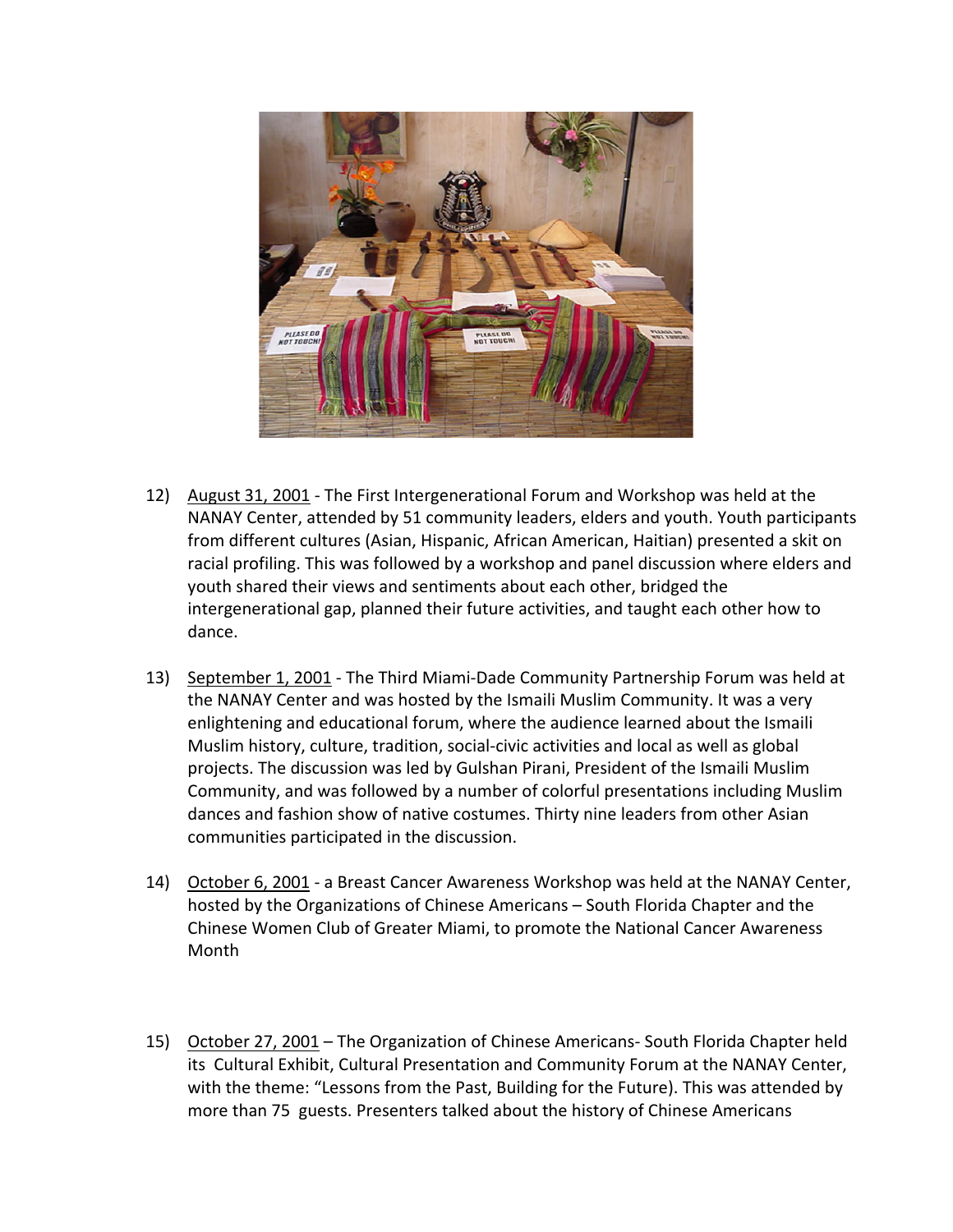immigrants in Florida, and discussed community issues including racism, discrimination, economic concerns and social services.

- 16) November 13, 2001 A Youth Leadership Development session consisted of a "Conversation With An Eagle"—where multi-ethnic youth and elders met with Manny Medina, President and Chairman of the Board, Terremark Worldwide, Inc.
- 17) December 8, 2001 The Japan-America Society of South Florida hosted a Cultural Presentation and Community Forum at the NANAY Center. The impressive cultural exhibit showcased the ancient history of Japanese culture, with demonstrations of traditional gowns, vases, coins and others. The presenters talked about business practices and culture, with demonstration on ikebana, bonsai, candy-sculpture and Japanese cuisine. More than 120 guests attended the event.
- 18) December 15, 2001 An Intergenerational Talent Show was held at the NANAY Center, and involved multi-ethnic youth and elders. This was attended by more than 80 guests.

# **B. ADDRESSING COMMUNITY ISSUE ON JOB EMPLOYMENT**

.

**Problem 1. Language Barrier: Conversational English sessions** were held at the Asian Pacific American Community Center to facilitate the acculturation of non-English speaking immigrants (usually elders), allowing them to socialize with and understand the languages and cultures of immigrants from other countries. This program was also extended to at least three non-Asian immigrants. The partnership's initiative has already enabled an 82 year old Haitian immigrant residing in North Miami who could not read or write, and spoke only in Creole, to learn how to read and write the alphabet, count and write numbers, spell and write her name, answer simple greetings in English, and participate in aerobics, dancing exercises and health sessions.

**Problem 2. Lack of Access to Information:** To facilitate access to job information, **NANAY's website** [\(http://www.nanay.com\)](http://www.nanay.com/) served as the Asian Pacific American community's central Internet information station, and was linked to a number of local as well as national job employment resources. More than 50,000 visitors accessed the website last year. More than 1000 prospective jobs in Miami Dade County were made available at NANAY's website through its links with a number of local as well as national job employment resources. More 280 visitors have accessed jobs at the NANAY Website. Employment Opportunities at the Postal Office, local companies and government agencies were also distributed to more than 500 individuals through our e-mail List Serve.

**Problem 3. Lack of Technological Skills:** More than 40 participants have registered in our Computer Training Program, and are now becoming more comfortable with the basic operation and use of the computer, working with the mouse and keyboard, typing simple letters, accessing programs, sending e-mails, and surfing websites. Many of these individuals now have their own e-mail addresses, and are able to communicate with their acquaintances and other relatives residing in their countries of origin.